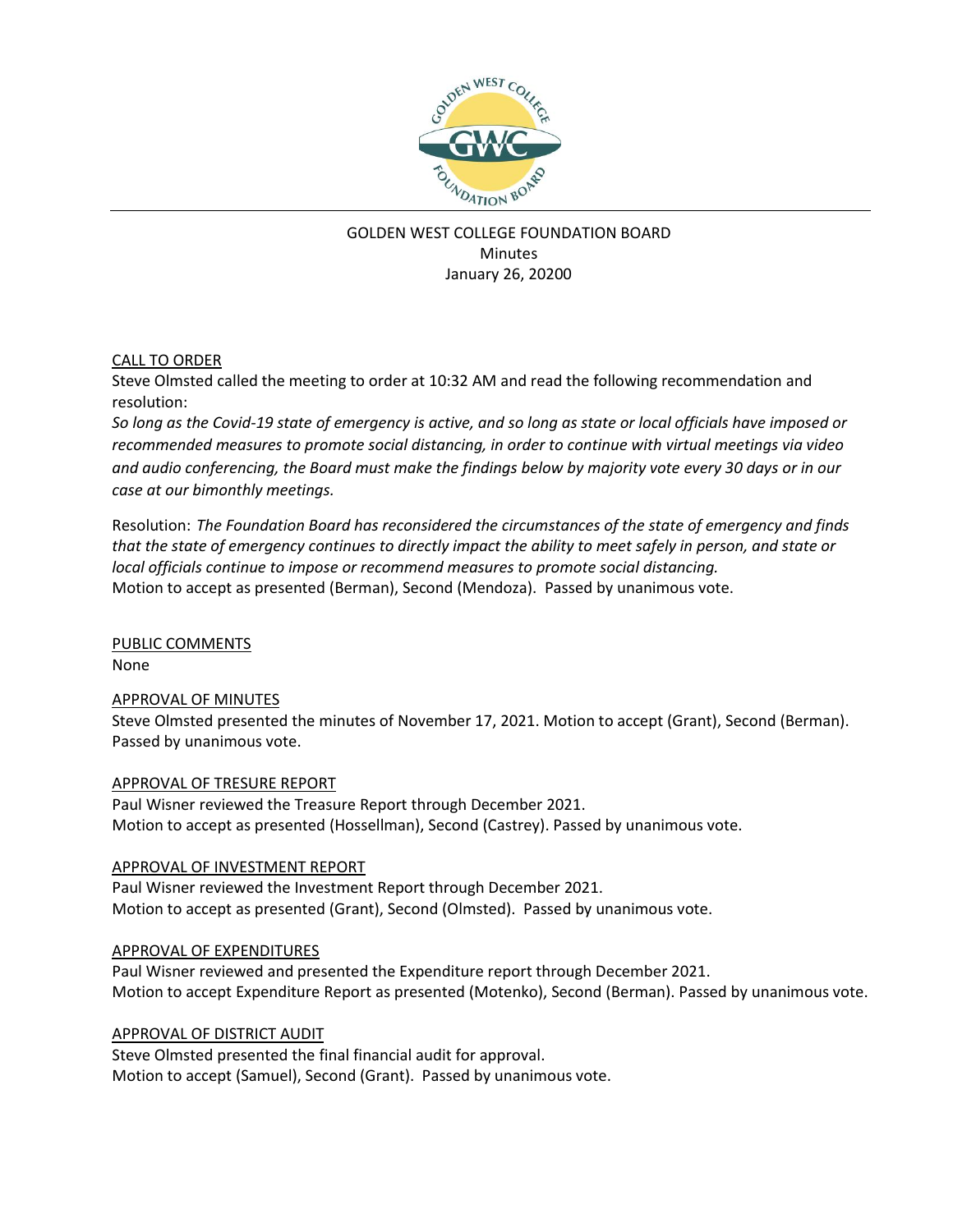#### PRESIDENTS REPORT

Tim McGrath reported on the following campus updates:

- Chancellor Weispfenning will be retiring at the end of the year, along with Vice Chancellor Andy Dunn. The District will be opening both positions.
- Spring semester began the first two weeks online, but will progress to online classes at 50% in March
- Mandatory vaccinations are in place for students and staff
- Enrollment is down between 15-20%, across the state
- Hiring 12 new faculty for Spring 2022
- Negotiations are taking place for food storage units to be placed on campus in partnership with the city of Huntington Beach
- Athletics had an amazing football season, losing in the semi-state playoffs. Water Polo added another state championship to their accolades and Women's basketball is off to a great start for the first three years, placing in the top 20 state rankings
- Thank you to Paul Wisner and his entire team for all the work they do, even being short-handed and with new staff

#### ASGWC STUDENT REPORT

President Kaly Mendoza was introduced and gave the following report:

• Campus Funding Requests for 2022-2023 Fiscal Year were due October 29, 2021. The Finance Commission reviewed the requests, facilitated interviews, and ranked each request using a rubric. The Finance Commission will share their initial funding proposal

with the Planning & Budget Committee and Executive Student Council in February.

- The Executive Student Council ratified Executive Vice President, Alex Gonzales, as Chair of the Elections Commission for the ASGWC General Election process for the next academic year's Executive Council.
- The Executive Student Council filled the vacant position of Vice President of Financial Affairs. Online applications were open from January 3-11, 2022. The Executive Student Council interviewed qualified candidates to fill the position at a Special Meeting on

January 14, 2022. The Executive Student Council elected and ratified Griffin Shufeldt on January 14, 2022, to fill the vacant Vice President of Financial Affairs position, starting the semester with a full council.

- The Executive Student Council has modified plans for Welcome Week events in response to the return to online/remote instruction for the first two weeks of Spring 2022 classes.
- The Executive Student Council approved a Calendar of Events for the Spring 2022 semester which will continue to be a living document.
- Dr. Frank Cirioni, Director of Campus Life, accepted a promotional opportunity as the Dean of Student Development at Germanna Community College in Fredericksburg, Virginia. During this transitional time, Dr. Carla Martinez, Dean of Students & Library will oversee Campus Life.

### FOUNDATION REPORT

Bruce Berman reported on Foundation's plans for the upcoming year:

- All scholarships were funded last year, and students can now apply for this year's scholarships
- Annual Reports have been mailed
- Donor Reception will be held on March 4<sup>th</sup>, honoring our new Pillars & Premier Pillar
- \$25,000 bequest was received for scholarships

Meeting adjourned at 11:17 AM.